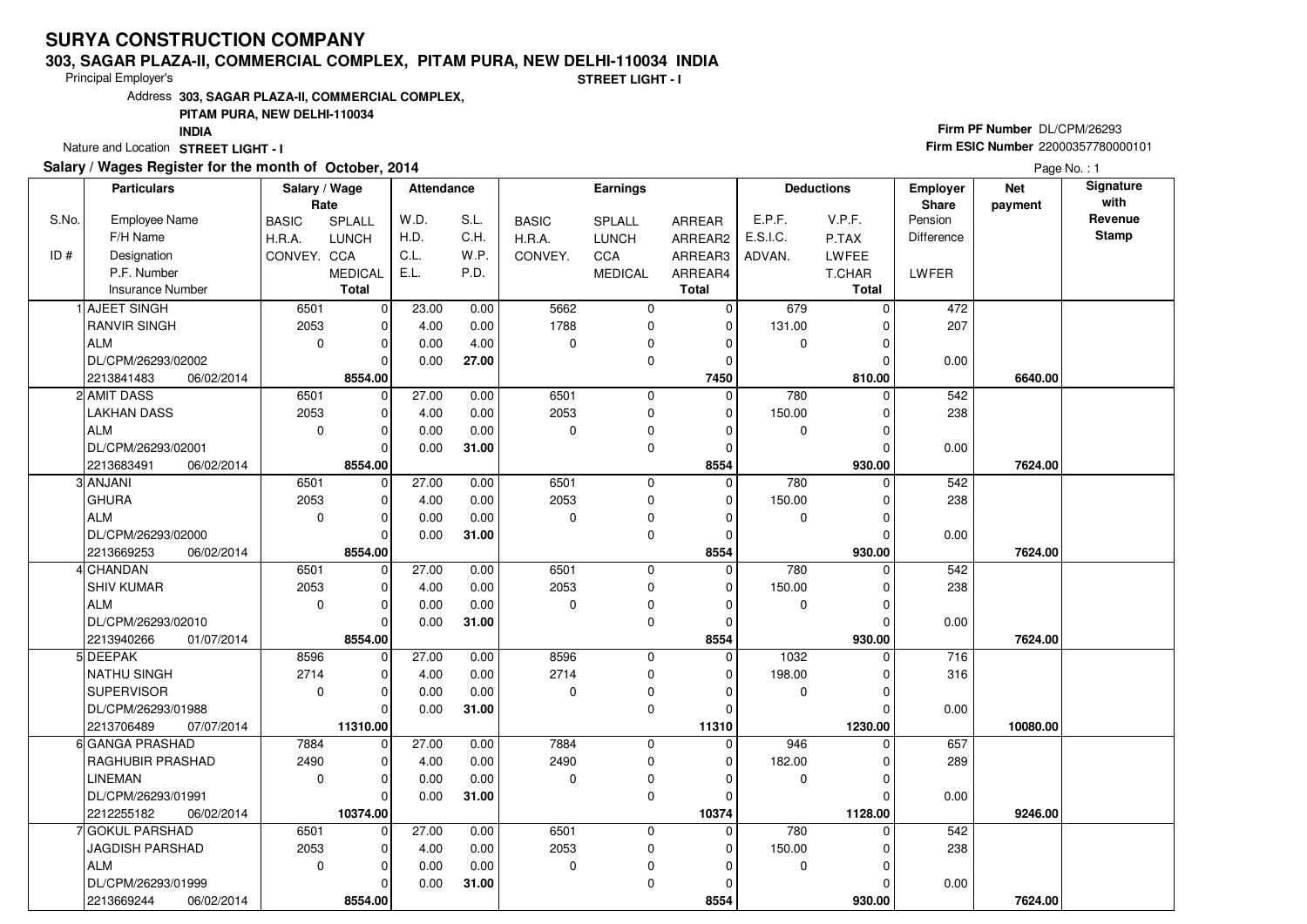#### **303, SAGAR PLAZA-II, COMMERCIAL COMPLEX, PITAM PURA, NEW DELHI-110034 INDIA**

Principal Employer's

**STREET LIGHT - I**

Address**303, SAGAR PLAZA-II, COMMERCIAL COMPLEX,**

### **PITAM PURA, NEW DELHI-110034**

**INDIA**

Nature and Location STREET LIGHT - I

## **Salary / Wages Register for the month of October, 2014**

# **Firm PF Number** DL/CPM/26293 **Firm ESIC Number** <sup>22000357780000101</sup>

Page No. : 2

|       | <b>Particulars</b>       | Salary / Wage<br>Rate |                        | Attendance |       |                  | <b>Earnings</b> |                  | <b>Deductions</b> |              | <b>Employer</b><br>Share | <b>Net</b><br>payment | Signature<br>with |
|-------|--------------------------|-----------------------|------------------------|------------|-------|------------------|-----------------|------------------|-------------------|--------------|--------------------------|-----------------------|-------------------|
| S.No. | <b>Employee Name</b>     | <b>BASIC</b>          | SPLALL                 | W.D.       | S.L.  | <b>BASIC</b>     | <b>SPLALL</b>   | ARREAR           | E.P.F.            | V.P.F.       | Pension                  |                       | Revenue           |
|       | F/H Name                 | H.R.A.                | <b>LUNCH</b>           | H.D.       | C.H.  | H.R.A.           | <b>LUNCH</b>    | ARREAR2          | E.S.I.C.          | P.TAX        | <b>Difference</b>        |                       | <b>Stamp</b>      |
| ID#   | Designation              | CONVEY. CCA           |                        | C.L.       | W.P.  | CONVEY.          | CCA             | ARREAR3          | ADVAN.            | LWFEE        |                          |                       |                   |
|       | P.F. Number              |                       | <b>MEDICAL</b>         | E.L.       | P.D.  |                  | <b>MEDICAL</b>  | ARREAR4          |                   | T.CHAR       | LWFER                    |                       |                   |
|       | <b>Insurance Number</b>  |                       | <b>Total</b>           |            |       |                  |                 | <b>Total</b>     |                   | <b>Total</b> |                          |                       |                   |
|       | 8 GOPAL KRISHAN GUPTA    | 7884                  | $\mathbf 0$            | 24.00      | 0.00  | 7121             | $\mathbf 0$     | 0                | 855               | $\Omega$     | 593                      |                       |                   |
|       | <b>RAMESH CHAND</b>      | 2490                  | $\mathbf 0$            | 4.00       | 0.00  | 2249             | 0               | $\mathbf 0$      | 164.00            |              | 262                      |                       |                   |
|       | <b>LINEMAN</b>           | $\mathbf 0$           | $\mathbf 0$            | 0.00       | 3.00  | $\Omega$         | $\mathbf 0$     | 0                | 0                 |              |                          |                       |                   |
|       | DL/CPM/26293/02009       |                       | $\Omega$               | 0.00       | 28.00 |                  | 0               | 0                |                   |              | 0.00                     |                       |                   |
|       | 2213247026<br>17/04/2014 |                       | 10374.00               |            |       |                  |                 | 9370             |                   | 1019.00      |                          | 8351.00               |                   |
|       | 9 JAGJEEVAN RAM          | 8596                  | $\mathbf 0$            | 27.00      | 0.00  | 8596             | 0               | $\Omega$         | 1032              | 0            | 716                      |                       |                   |
|       | LT SHYAM LAL             | 2714                  | $\mathbf 0$            | 4.00       | 0.00  | 2714             | 0               | $\mathbf 0$      | 198.00            | $\Omega$     | 316                      |                       |                   |
|       | <b>SUPERVISOR</b>        | $\mathbf 0$           | $\mathbf 0$            | 0.00       | 0.00  | $\Omega$         | 0               | $\Omega$         | 0                 | O            |                          |                       |                   |
|       | DL/CPM/26293/01990       |                       | $\Omega$               | 0.00       | 31.00 |                  | $\mathbf 0$     | $\Omega$         |                   | $\Omega$     | 0.00                     |                       |                   |
|       | 2211859480<br>06/02/2014 |                       | 11310.00               |            |       |                  |                 | 11310            |                   | 1230.00      |                          | 10080.00              |                   |
|       | 10 JUNG BAHADUR          | 7884                  | $\mathbf 0$            | 27.00      | 0.00  | 7884             | $\mathbf 0$     | $\Omega$         | 946               | 0            | 657                      |                       |                   |
|       | MANGROO SAROJ            | 2490                  | 0                      | 4.00       | 0.00  | 2490             | $\mathbf 0$     | 0                | 182.00            | 0            | 289                      |                       |                   |
|       | <b>LINEMAN</b>           | $\mathbf 0$           | $\mathbf 0$            | 0.00       | 0.00  | $\Omega$         | 0               | $\Omega$         | 0                 |              |                          |                       |                   |
|       | DL/CPM/26293/02004       |                       | $\Omega$               | 0.00       | 31.00 |                  | 0               | 0                |                   |              | 0.00                     |                       |                   |
|       | 2213605623<br>06/02/2014 |                       | 10374.00               |            |       |                  |                 | 10374            |                   | 1128.00      |                          | 9246.00               |                   |
|       | 11 KISHAN LAL            | 7884                  | 0                      | 25.00      | 0.00  | 7375             | 0               | $\mathbf 0$      | 885               | $\mathbf 0$  | 614                      |                       |                   |
|       | <b>SITA RAM</b>          | 2490                  | $\mathbf 0$            | 4.00       | 0.00  | 2329             | 0               | $\mathbf 0$      | 170.00            |              | 271                      |                       |                   |
|       | <b>LINEMAN</b>           | $\mathbf 0$           | $\mathbf 0$            | 0.00       | 2.00  | $\Omega$         | 0               | 0                | 0                 |              |                          |                       |                   |
|       | DL/CPM/26293/02008       |                       | $\Omega$               | 0.00       | 29.00 |                  | $\mathbf 0$     | $\Omega$         |                   |              | 0.00                     |                       |                   |
|       | 2213627265<br>04/04/2014 |                       | 10374.00               |            |       |                  |                 | 9704             |                   | 1055.00      |                          | 8649.00               |                   |
|       | 12 MANOJ KUMAR           | 6501                  | $\mathbf 0$            | 27.00      | 0.00  | 6501             | $\mathbf 0$     | $\mathbf 0$      | 780               |              | 542                      |                       |                   |
|       | <b>BALRAM</b>            | 2053                  | $\Omega$               | 4.00       | 0.00  | 2053             | 0               | 0                | 150.00            |              | 238                      |                       |                   |
|       | <b>ALM</b>               | $\mathbf 0$           | $\mathbf 0$            | 0.00       | 0.00  | $\Omega$         | $\mathbf 0$     | $\Omega$         | 0                 | $\Omega$     |                          |                       |                   |
|       | DL/CPM/26293/01992       |                       | $\mathbf 0$            | 0.00       | 31.00 |                  | 0               | $\Omega$         |                   |              | 0.00                     |                       |                   |
|       | 2212469466<br>06/02/2014 |                       | 8554.00                |            |       |                  |                 | 8554             |                   | 930.00       |                          | 7624.00               |                   |
|       | 13 NARESH                | 6501                  | $\mathbf 0$            | 27.00      | 0.00  | 6501             | 0               | $\mathbf 0$      | 780               | 0            | 542                      |                       |                   |
|       | LT. KESHA                | 2053                  | $\mathbf 0$            | 4.00       | 0.00  | 2053<br>$\Omega$ | $\mathbf 0$     | $\Omega$         | 150.00            | $\Omega$     | 238                      |                       |                   |
|       | ALM                      | $\mathbf 0$           | $\mathbf 0$            | 0.00       | 0.00  |                  | 0               | $\Omega$         | 0                 |              |                          |                       |                   |
|       | DL/CPM/26293/01998       |                       | $\Omega$               | 0.00       | 31.00 |                  | $\mathbf 0$     | $\Omega$         |                   |              | 0.00                     |                       |                   |
|       | 2213650865<br>06/02/2014 |                       | 8554.00<br>$\mathbf 0$ |            |       | 7884             | $\mathbf 0$     | 8554<br>$\Omega$ |                   | 930.00<br>0  | 657                      | 7624.00               |                   |
|       | 14 PRATAP<br>KESHA       | 7884<br>2490          | $\Omega$               | 27.00      | 0.00  | 2490             |                 | $\Omega$         | 946<br>182.00     |              |                          |                       |                   |
|       | <b>LINEMAN</b>           | $\mathbf 0$           | $\mathbf 0$            | 4.00       | 0.00  | $\mathbf 0$      | 0               | $\Omega$         |                   | $\Omega$     | 289                      |                       |                   |
|       |                          |                       |                        | 0.00       | 0.00  |                  | 0               | $\Omega$         | 0                 |              |                          |                       |                   |
|       | DL/CPM/26293/01993       |                       | 0<br>10374.00          | 0.00       | 31.00 |                  | 0               |                  |                   |              | 0.00                     | 9246.00               |                   |
|       | 2212469469<br>06/02/2014 |                       |                        |            |       |                  |                 | 10374            |                   | 1128.00      |                          |                       |                   |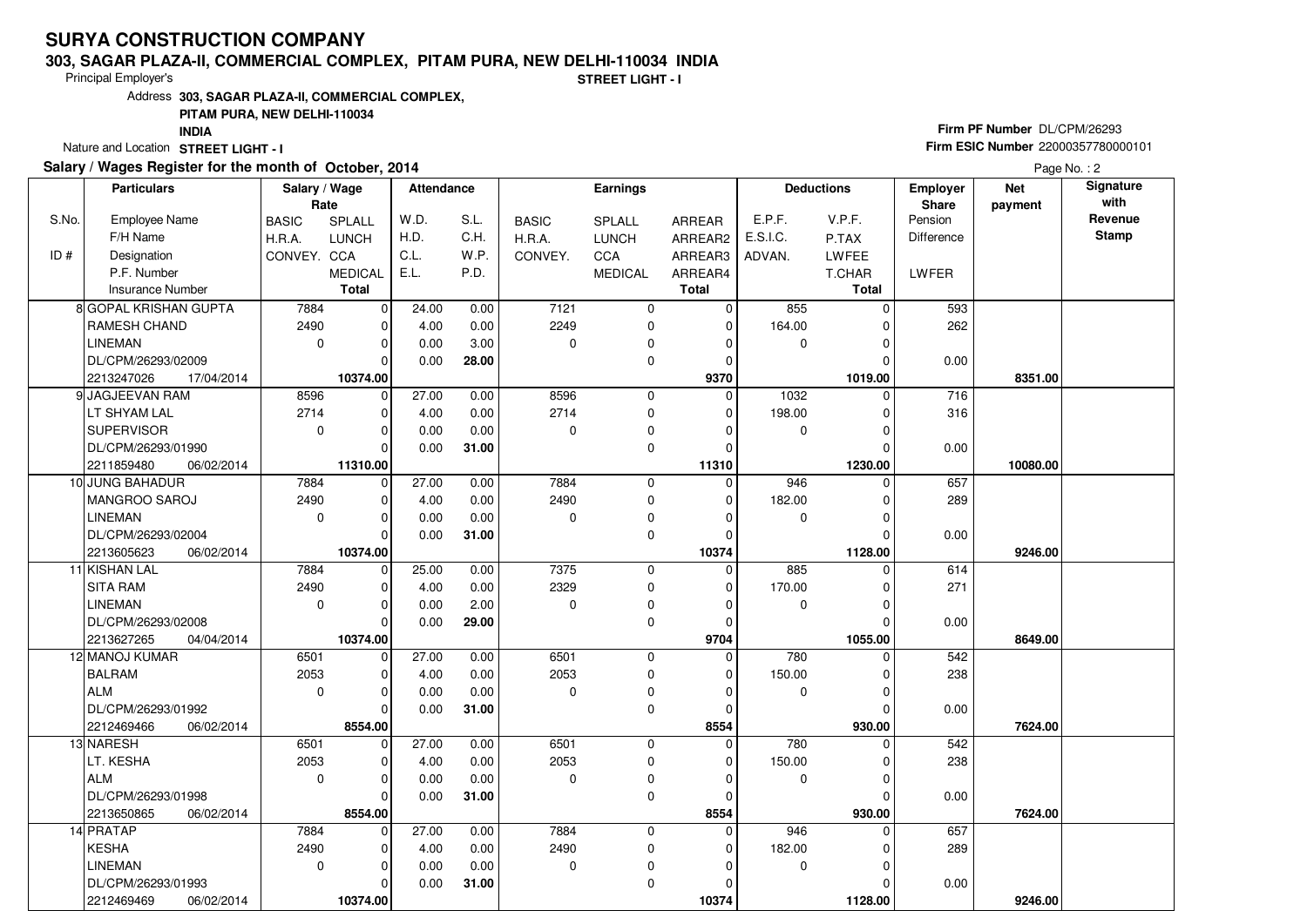#### **303, SAGAR PLAZA-II, COMMERCIAL COMPLEX, PITAM PURA, NEW DELHI-110034 INDIA**

Principal Employer's

**STREET LIGHT - I**

Address**303, SAGAR PLAZA-II, COMMERCIAL COMPLEX,**

## **PITAM PURA, NEW DELHI-110034**

**INDIA**

Nature and Location STREET LIGHT - I

## **Salary / Wages Register for the month of October, 2014**

# **Firm PF Number** DL/CPM/26293 **Firm ESIC Number** <sup>22000357780000101</sup>

Page No.: 3

|       | <b>Particulars</b>                           | Salary / Wage<br>Rate |                         | <b>Attendance</b> |       |              | Earnings       |              | <b>Deductions</b> |              | <b>Net</b><br><b>Employer</b><br>Share<br>payment |          | Signature<br>with |
|-------|----------------------------------------------|-----------------------|-------------------------|-------------------|-------|--------------|----------------|--------------|-------------------|--------------|---------------------------------------------------|----------|-------------------|
| S.No. | <b>Employee Name</b>                         | <b>BASIC</b>          | SPLALL                  | W.D.              | S.L.  | <b>BASIC</b> | SPLALL         | ARREAR       | E.P.F.            | V.P.F.       | Pension                                           |          | Revenue           |
|       | F/H Name                                     | H.R.A.                | <b>LUNCH</b>            | H.D.              | C.H.  | H.R.A.       | <b>LUNCH</b>   | ARREAR2      | E.S.I.C.          | P.TAX        | Difference                                        |          | Stamp             |
| ID#   | Designation                                  | CONVEY. CCA           |                         | C.L.              | W.P.  | CONVEY.      | CCA            | ARREAR3      | ADVAN.            | LWFEE        |                                                   |          |                   |
|       | P.F. Number                                  |                       | <b>MEDICAL</b>          | E.L.              | P.D.  |              | <b>MEDICAL</b> | ARREAR4      |                   | T.CHAR       | <b>LWFER</b>                                      |          |                   |
|       | Insurance Number                             |                       | <b>Total</b>            |                   |       |              |                | <b>Total</b> |                   | <b>Total</b> |                                                   |          |                   |
|       | 15 PUSHPENDAR KUMAR                          | 6501                  | $\mathbf 0$             | 27.00             | 0.00  | 6501         | 0              | $\Omega$     | 780               | $\Omega$     | 542                                               |          |                   |
|       | LT. AMAR LAL                                 | 2053                  | $\mathbf 0$             | 4.00              | 0.00  | 2053         | 0              | $\mathbf 0$  | 150.00            | $\Omega$     | 238                                               |          |                   |
|       | ALM                                          | $\Omega$              | $\mathbf 0$             | 0.00              | 0.00  | $\Omega$     | 0              | 0            | $\mathbf 0$       | $\Omega$     |                                                   |          |                   |
|       | DL/CPM/26293/02006                           |                       | $\Omega$                | 0.00              | 31.00 |              | 0              | $\Omega$     |                   | 0            | 0.00                                              |          |                   |
|       | 04/04/2014<br>2213912913                     |                       | 8554.00                 |                   |       |              |                | 8554         |                   | 930.00       |                                                   | 7624.00  |                   |
|       | 16 RAJESH KUMAR                              | 7884                  | $\mathbf 0$             | 27.00             | 0.00  | 7884         | 0              | $\Omega$     | 946               | $\Omega$     | 657                                               |          |                   |
|       | <b>DUDH NATH</b>                             | 2490                  | 0                       | 4.00              | 0.00  | 2490         | 0              | 0            | 182.00            | 0            | 289                                               |          |                   |
|       | <b>LINEMAN</b>                               | $\mathbf 0$           | $\mathbf 0$             | 0.00              | 0.00  | $\mathbf 0$  | 0              | $\Omega$     | 0                 | 0            |                                                   |          |                   |
|       | DL/CPM/26293/01987                           |                       | $\Omega$                | 0.00              | 31.00 |              | 0              | $\Omega$     |                   | U            | 0.00                                              |          |                   |
|       | 2211859473<br>06/02/2014                     |                       | 10374.00                |                   |       |              |                | 10374        |                   | 1128.00      |                                                   | 9246.00  |                   |
|       | 17 RAJESH KUMAR                              | 7884                  | $\mathbf 0$             | 27.00             | 0.00  | 7884         | 0              | 0            | 946               | $\Omega$     | 657                                               |          |                   |
|       | <b>GURU PRASAD</b>                           | 2490                  | $\Omega$                | 4.00              | 0.00  | 2490         | 0              | 0            | 182.00            | 0            | 289                                               |          |                   |
|       | <b>LINEMAN</b>                               | $\mathbf 0$           | $\mathbf 0$             | 0.00              | 0.00  | 0            | 0              | 0            | 0                 | 0            |                                                   |          |                   |
|       | DL/CPM/26293/01997                           |                       | $\Omega$                | 0.00              | 31.00 |              | 0              | $\Omega$     |                   | O            | 0.00                                              |          |                   |
|       | 2213134246<br>06/02/2014                     |                       | 10374.00                |                   |       |              |                | 10374        |                   | 1128.00      |                                                   | 9246.00  |                   |
|       | 18 RAM KISHOR                                | 7884                  | 0                       | 27.00             | 0.00  | 7884         | 0              | $\Omega$     | 946               | $\Omega$     | 657                                               |          |                   |
|       | <b>SUNDER LAL</b>                            | 2490                  | $\mathbf 0$             | 4.00              | 0.00  | 2490         | 0              | $\Omega$     | 182.00            | 0            | 289                                               |          |                   |
|       | <b>LINEMAN</b>                               | $\Omega$              | $\Omega$                | 0.00              | 0.00  | $\Omega$     | 0              | $\Omega$     | $\mathbf 0$       | $\Omega$     |                                                   |          |                   |
|       | DL/CPM/26293/01989                           |                       | $\Omega$                | 0.00              | 31.00 |              | 0              | $\Omega$     |                   | O            | 0.00                                              |          |                   |
|       | 2211859474<br>06/02/2014                     |                       | 10374.00                |                   |       |              |                | 10374        |                   | 1128.00      |                                                   | 9246.00  |                   |
|       | 19 RAM RATAN                                 | 8596                  | $\mathbf 0$             | 27.00             | 0.00  | 8596         | 0              | $\mathbf 0$  | 1032              | U            | 716                                               |          |                   |
|       | <b>DULARE LAL</b>                            | 2714                  | $\Omega$                | 4.00              | 0.00  | 2714         | 0              | $\Omega$     | 198.00            | 0            | 316                                               |          |                   |
|       | <b>SUPERVISOR</b>                            | $\mathbf 0$           | $\mathbf 0$             | 0.00              | 0.00  | 0            | 0              | $\Omega$     | 0                 | $\Omega$     |                                                   |          |                   |
|       | DL/CPM/26293/01986                           |                       | $\Omega$                | 0.00              | 31.00 |              | 0              | O            |                   | U            | 0.00                                              |          |                   |
|       | 2211685745<br>06/02/2014<br>20 RAMJEET YADAV | 7884                  | 11310.00<br>$\mathbf 0$ | 27.00             | 0.00  | 7884         | 0              | 11310<br>0   | 946               | 1230.00<br>U | 657                                               | 10080.00 |                   |
|       | PHOOL CHAND YADAV                            | 2490                  | $\mathbf 0$             | 4.00              | 0.00  | 2490         | 0              | $\Omega$     | 182.00            | $\Omega$     | 289                                               |          |                   |
|       | LINEMAN                                      | $\Omega$              | $\Omega$                | 0.00              | 0.00  | $\Omega$     | 0              | O            | $\mathbf 0$       | O            |                                                   |          |                   |
|       | DL/CPM/26293/01994                           |                       | $\Omega$                | 0.00              | 31.00 |              | 0              | O            |                   | U            | 0.00                                              |          |                   |
|       | 2212469476<br>06/02/2014                     |                       | 10374.00                |                   |       |              |                | 10374        |                   | 1128.00      |                                                   | 9246.00  |                   |
|       | 21 SHRIKANT                                  | 7884                  | $\mathbf 0$             | 23.00             | 0.00  | 6867         | 0              | $\Omega$     | 824               | 0            | 572                                               |          |                   |
|       | SONPAL SINGH                                 | 2490                  | $\Omega$                | 4.00              | 0.00  | 2169         | 0              | $\Omega$     | 159.00            | $\Omega$     | 252                                               |          |                   |
|       | <b>DRIVER</b>                                | $\mathbf 0$           | $\mathbf 0$             | 0.00              | 4.00  | $\mathbf 0$  | 0              | 0            | 0                 | $\Omega$     |                                                   |          |                   |
|       | DL/CPM/26293/02007                           |                       | $\Omega$                | 0.00              | 27.00 |              | 0              | ŋ            |                   | 0            | 0.00                                              |          |                   |
|       | 2213675322<br>01/04/2014                     |                       | 10374.00                |                   |       |              |                | 9036         |                   | 983.00       |                                                   | 8053.00  |                   |
|       |                                              |                       |                         |                   |       |              |                |              |                   |              |                                                   |          |                   |